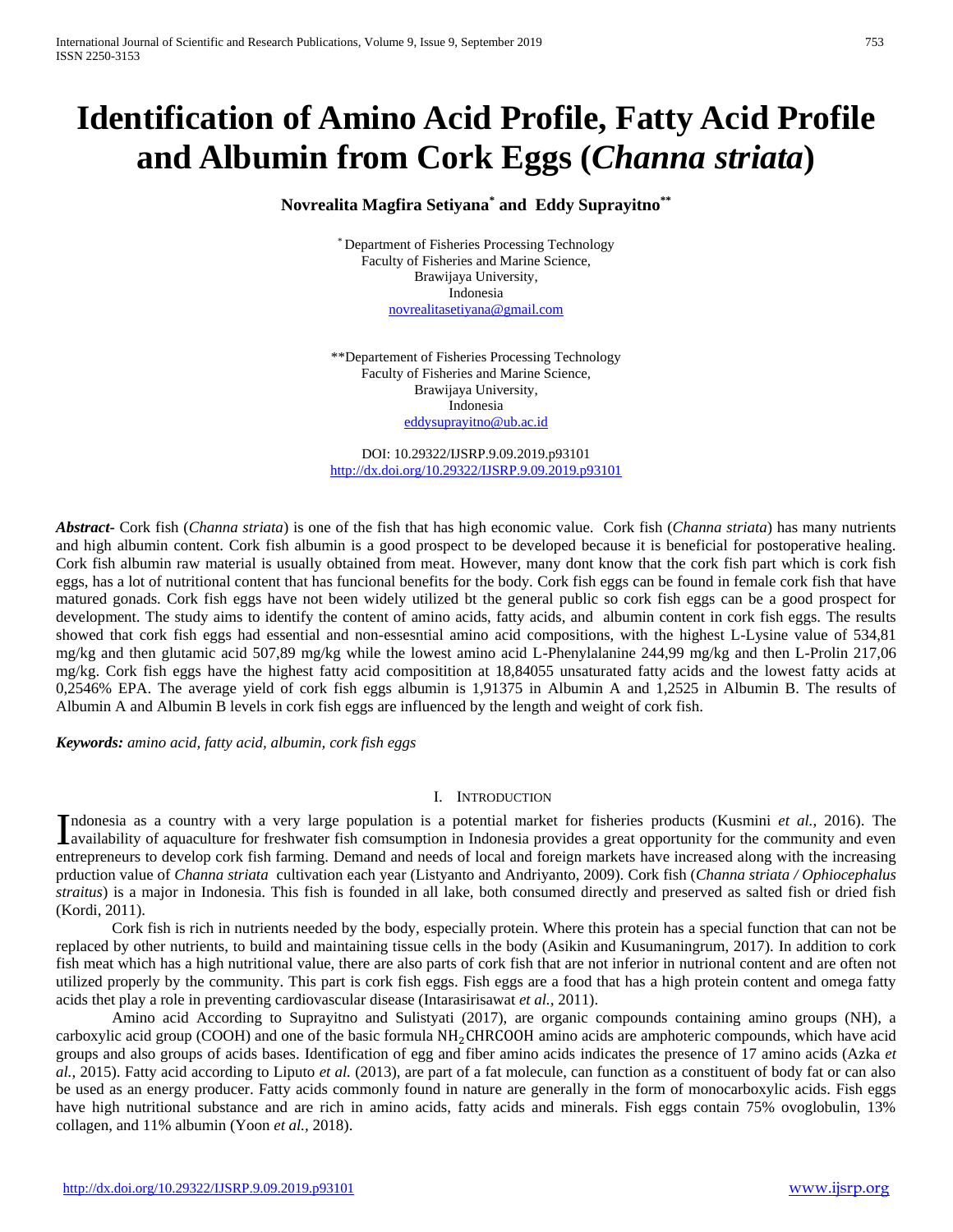# **II. MATERIAL AND METHODS**

#### **2.1 Materials**

The materials used to extract cork fish eggs are vacum ekstractor, steamer pan, stove, thermometer, beakerglass, and dark colored vial bottles. The material used in this study is eggs from cork fish that have been matured gonads that are found in Pasar Besar Malang and Pasar Baru Pare, East Java Province and aquades. This research uses a descriptive method. the parameters observed in this study were amino acids, fatty acids, and the effect of cork fish length and weight on cork fish egg albumin levels. In a preliminary study an extraction process was carried out using two different type of extraction. the two of extraction used are vacum extractor and steaming extractor.

#### **2.1 Amino Acids Analyze**

Weigh the sample with 0.1 gram then destroy the sample. After the sample is destroyed add 5 N HCL 10 mL which is then heated using an oven at 100 ° C for 24 hours. During the sample drying stage. Filtering is done so that the resulting solution is completely clean and no solids remain. The results of the filter were taken as many as 30 and added 30 drying solutions. The drying solution is made from a mixture of methanol, picothiocyanate and trietillamine using a 4: 4: 3 ratio. The derivatization step is then carried out, in which 30 derivatization solutions are added to the dryer, then the dilution step is added by adding 20 ml 60% acetonitrile or using 1 M sodium acetate buffer and leave it for 20 minutes. The filter results are then taken 40 to be injected into HPLC (AOAC, 2005)

#### **2.2 Fatty Acids Analyze**

The first step is to extract sokhlet for fatty acids, and weigh 0,02-0,03 g of fat in the form of oil. Fat or oil is weighed as much as 1 mL of NaOH 0.5 N in methanol and heated at 80°C for 20 minutes, as much as 2 mL BF3 20% for 20 minutes and reheated at 80°C for 20 minutes, then cooled at room temperature and added 2 mL saturated NaCl and 1 mL of Iso Octan is added to the sample, then shaken until homogeneous. The hexane layer was transferred with a dropper into a tube containing 0.1 g of anhydrous Na2SO4, left for 15 minutes. After that the solution is filtered using a micro filter to separate the liquid phase. A total 1µl sample was injected into *Gas Chromatography*. Fatty acid identification is done by injecting methyl esters in a gas chromatograph. The gas used as a mobile phase is nitrogen with a pressurized flow of 20 mL / min and as a burning gas is hydrogen with a flow of 30 mL / min. The column used was a Quadrex fused silica capillary column 007 cyanoprophyl methyl sil whose length was 60 m with an inner diameter of 0.25 mm. The temperature used is 125 ° C, then the temperature is raised to 5 ° C per minute until the final temperature of 225 ° C. Injector temperature is 220 ° C and detector temperature is 240 ° C (AOAC, 2005).

## **2.3 Albumin Level Analyze**

Albumin content analysis using brom cresol green method with succinate buffer (7 mmol / l pH 4.2), brom cresol green 0.15 mmol / l, brij 25 and aquadest can succinate (0.01 M; pH 4.2). Albumin levels after purification of the test gel filtration column with UV, the ingredients include standard BSA 0.5  $g / 1$ , 0.1 M phosphate buffer pH 7.1 and aquadest(Nugroho, 2013). According to Suprayitno (2014), the formula for determining albumin levels is as follow:

% Albumin levels = 
$$
\frac{ppm \times 25}{Sample weight \times 10^6} \times 100\%
$$

## **III. RESULTS AND DISCUSSION**

## **3.1 Albumin**

Albumin testing is carried out to determine the albumin content found in cork fish eggs. From the results obtained the highest levels of fish egg albumin was obtained in cork fish 2.40 with a length of 27 cm and weight 444 g while the lowest cork fish egg albumin content was obtained at 1.03 with fish length of 18.5 and weight of 63 grams. Fish weight affects albumin level. The high albumin content is influenced by stress levels and the natural conditions of the environment in which cork fish live (Chasanah *et al*., 2015). According to Paul *et al*. (2013), the chemical composition of fish varies greatly from species or individual to each other, depending on age, available food, sex, and sexual conditions related to the spawning period, season and environment. According to Mahmoud *et al.*, (2008) fish eggs contain 1% albumin, 75% ovo globulin and 13% collagen. Fish eggs have high fat nutrient content, especially in phospholipids and long chains of unsaturated fatty acids.

#### **3.2 Amino Acids**

Tabel 1. Results of Analysis of Amino Acid Profile of Cork Fish Egg

|    |                   | ັັ      |
|----|-------------------|---------|
| No | Amino Acid        | (mg/kg) |
|    | L-Arginin         | 385,29  |
|    | L-Threonin        | 277,85  |
|    | $L$ – Fenilalanin | 244,99  |
| 4. | $L - Isoleusin$   | 369,78  |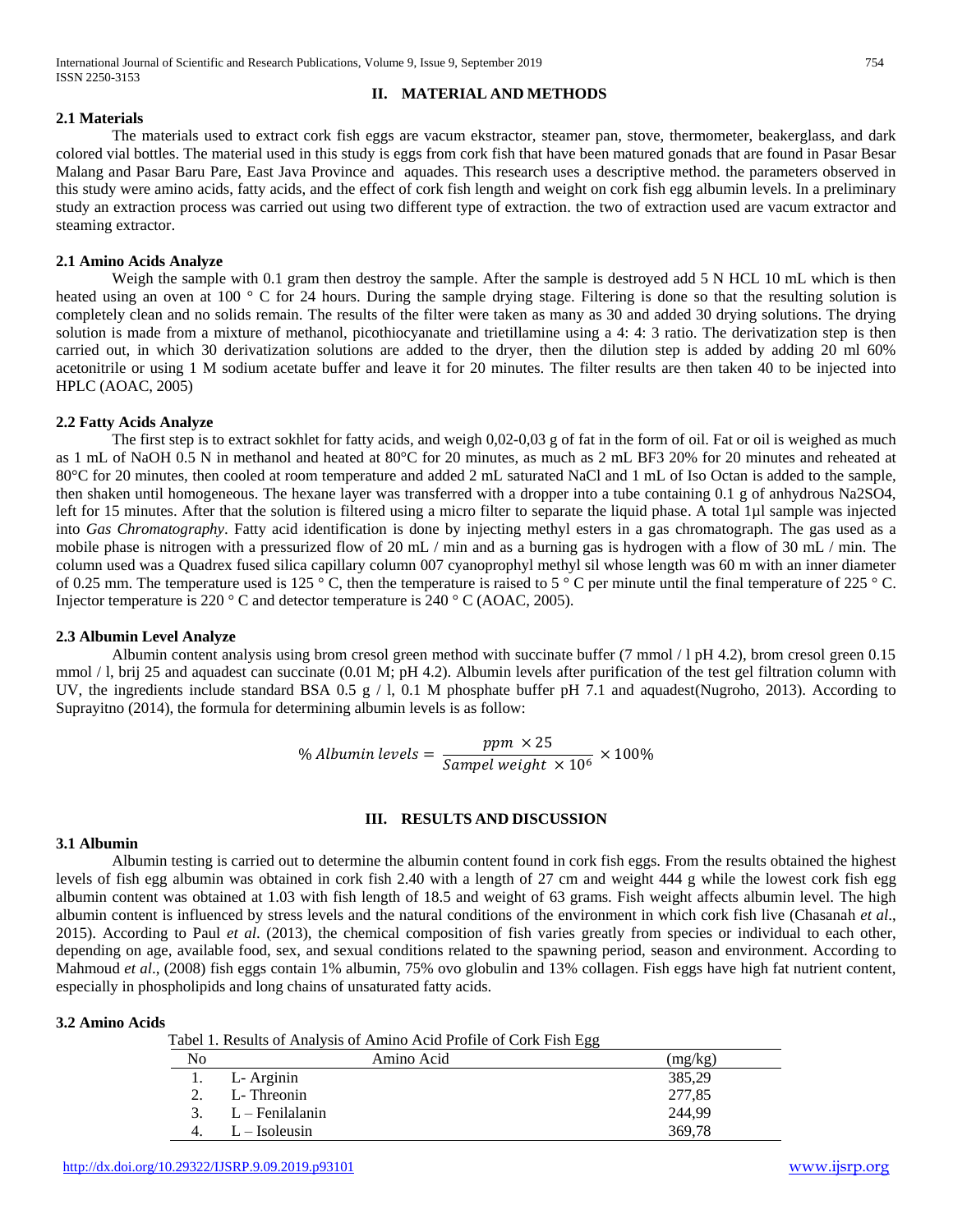International Journal of Scientific and Research Publications, Volume 9, Issue 9, September 2019 755 ISSN 2250-3153

| 5.  | $L - Valin$                         | 303,33     |
|-----|-------------------------------------|------------|
| 6.  | L-Lisin                             | 534,81     |
| 7.  | $L - Leusin$                        | 366,93     |
| 8.  | L-Alanin                            | 394,03     |
| 9.  | L-Asam Glutamat                     | 507,89     |
| 10. | $L - Asam Aspartat$                 | $<$ 399,37 |
| 11. | $L - Tirosin$                       | 271,64     |
| 12. | L-Prolin                            | 217,06     |
| 13. | $L -$ Serin                         | 287,53     |
| 14. | Glisin                              | 201,22     |
|     | 1.0010<br>$\mathbf{r}$ $\mathbf{r}$ |            |

Source: Data Processed, 2019

From table 1 listed above shows cork fish eggs have several essential amino acids and non essential amino acids. Amino acids added: L-Isoleucine, L-Leucine, L-Lysine, L-phenylalanine, L-threonin, L-Valine, and L-Arginine. While amino acids are not essential: L-glutamic acid, L-Alanine, L-Aspartic acid, L-Proline, L-Serine, and L-Tyrosine. In essential amino acids the highest value in L-Lysine is 534.81 mg / kg and the lowest is obtained by L-phenylalanine of 244.99 mg / kg. According to Intarasirisawat *et al*. (2011), leucine with an amount of 8.3% -8.6% and lysine with an amount of 8.2% - 8.3% which is very dominant in essential amino acids when the fat in tuna eggs is removed. according to Warisan (2018), the amino acid content of lysine in cork fish was 0.197%. Lysine is one of the essential amino acids that is easily damaged during processing, because it is associated with changes in pH, oxygen, light, heat or combination and is a barrier for other food ingredients. The need for lysine in the body according to FAO / WHO (1985) is 0.0103%. Non-essential amino acids are calculated based on L-glutamic acid 507.89 mg / kg and exposure to glycine at 201.22 mg / kg. According to research conducted by Azka *et al*. (2015), glutamic acid is a non-essential amino acid which has the highest levels in flying fish eggs at 5.38%. According to Ziaeian *et al.*, (2008), differences in the composition of amino acids and fresh fish egg fat are caused by different habitats, food, and seasons. According to Susilowati (2010), glutamic acid is an amino acid that can form umami flavor, the interaction between amino acids and other volatile components such as aldehydes, hydrocarbons, pears, furans, alcohols, and others will make specific savory flavors.

# **3.3 Fatty Acid**

Tabel 2. Results of Analysis of Fatty Acid Profile of Cork Fish Egg

| No  |                             | Fatty Acid          | % Result |
|-----|-----------------------------|---------------------|----------|
| 1.  | Asam laurat                 | $C$ 12:0            | 0,0455   |
| 2.  | Asam kaprat                 | $C$ 10:0            | 0,0027   |
| 3.  | Asam miristat               | C14:0               | 0,0948   |
| 4.  | Asam palmitat               | C <sub>16:0</sub>   | 0,9048   |
| 5.  | Asam stearat                | C <sub>18:0</sub>   | 0,4146   |
| 6.  | Asam pentadekanoat          | $C$ 15:0            | 0,0156   |
| 7.  | Asam heptadekanoat          | $C$ 17:0            | 0,0499   |
| 8.  | Asam arachidat              | C 20:0              | 0,0128   |
| 9.  | Asam behenat                | C 22:0              | 0,0042   |
| 10. | Asam trikesanoat            | C23:0               | 0,0036   |
| 11. | Asam lignoserat             | C24:0               | 0,0195   |
| 12. | Asam palmitoleat            | C <sub>16:1</sub>   | 0,9158   |
| 13. | Asam heptadekenoat          | C 17:1              | 0,1750   |
| 14. | Asam eikosenoat             | C 20:1              | 0,1922   |
| 15. | Asam oleat                  |                     | 11,3197  |
| 16. | Asam miristoleat            | $C$ 14:1            | 0,0047   |
| 17. | C-asam oleat                | C 18:1 $\omega$ 9 c | 11,3197  |
| 18. | Asam erukat                 | C 22:1              | 0,0045   |
| 19. | Asam eikosadienoat          | C 20:2              | 0,1232   |
| 20. | Asam linolenat              |                     | 0,6234   |
| 21. | Asam linoleat               |                     | 3,0244   |
| 22. | Asam linolenat / $\omega$ 3 | C $18:3\omega3$     | 0,5466   |
| 23. | Asam linoleat / $\omega$ 6  | C $18:2\omega$      | 3,0244   |
| 24. | c- Asam linoleat            | C $18:2 \omega$     | 3,0244   |
| 25. | Asam eikosapentaenoat       | C $20:5 \omega3$    | 0,2547   |
| 26. | Asam arakidonat             | C 20:4 $\omega$ 6   | 0,7316   |
| 27. | Asam linolenat / $\omega$ 6 | C $18:3\omega$      | 0,0768   |
| 28. | Asam eikosatrienoat / ω6    | $C$ 20:3 $\omega$ 6 | 0,1276   |
| 29. | Asam dokosaheksaenoat       | $C$ 22:6 $\omega$ 3 | 1,2746   |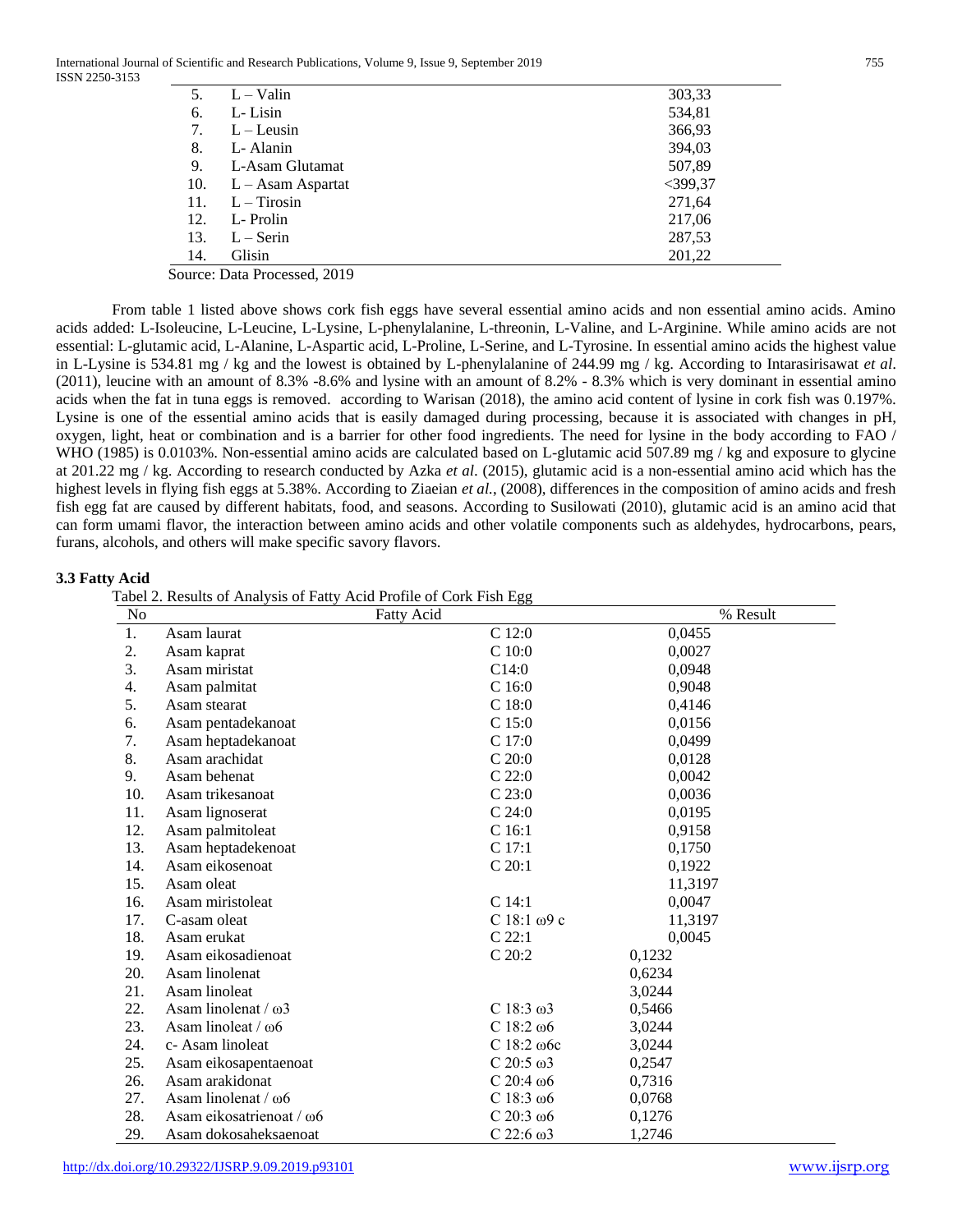International Journal of Scientific and Research Publications, Volume 9, Issue 9, September 2019 756 ISSN 2250-3153

| ر ر د ر |                                      |                       |          |
|---------|--------------------------------------|-----------------------|----------|
| 30.     | Asam eikosatrienoat / $\omega$ 3     | C $20:3 \omega3$      | 0,0888   |
| 31.     | Lemak jenuh                          |                       | 1,5581%  |
| 32.     | Lemak tak jenuh                      |                       | 18,8405% |
|         | Tunggal (MUFA)<br>$\bullet$          | 12,5892%<br>$\bullet$ |          |
|         | Ganda (PUFA)<br>$\bullet$            | 6, 2514%<br>٠         |          |
| 33.     | C 18:3 (asam linolenat / $\omega$ 3) | 0,5457%               |          |
| 34.     | Omega <sub>3</sub>                   | 2,1635%               |          |
| 35.     | EPA                                  | 0,2546%               |          |
| 36.     | <b>DHA</b>                           | 1,2744%               |          |
| 37.     | AA                                   | 0,7321\%              |          |
| 38.     | Omega 6                              | 3,9649%               |          |
| 39.     | Omega 9                              | 11,3362%              |          |
| 40.     | Trans Fat                            | $0.00\%$              |          |
| 41.     | Jumlah % lemak                       | 20,3987%              |          |

Source: Data Processed, 2019

In the table 2 above we can see that the highest value is found in unsaturated fat content of 18.8404% with MUFA of 12.5893% and PUFA of 6.2514%. While the lowest fatty acid content is found in EPA of 0.2546% and cork fish eggs do not have trans fat. According to Park *et al*. (2015), *Acipenser ruthenus* fish eggs had EPA content of 4.69% and DHA of 11.39%. The EPA content is lower than the DHA content because it is because EPA and DHA are located on the phospholipid membrane of different tissues. DHA is widely present in nerve and visual cell membranes, especially in the outer segments of the synaptosomal stem and membrane cell membranes (Cejas *et al*., 2003). According to Estiasih (2009), factors that influence the levels of essential fatty acids in fish in addition to fish species and food are development and growth, seasonality, salinity, and water temperature can also cause differences in the composition of essential fatty acids found in these fish (Monsen, 1985) .

#### IV. CONCLUSION

The highest albumin content in cork fish eggs (*Channa striata*) was found at 2,40 and the lowest at 1,03. The different albumin content in cork fish eggs can be caused by differences in temperature, pH, environment, food, age, season, spawning period, and sex in cork fish. The highest essential amino acid found in the L-lysine compound is 534,81 mg/kg. While the highest nonessential amino acid were found in compound L-glutamic acid 507,89 mg/kg and the lowest glycine was 201,22 mg/kg. And the highest content of fatty acids in cork fish eggs was found in unsaturated fatty acids of 18,8404%. Differences in levels of fatty acid and amino acid in cork fish eggs are caused by differences in fish growth, water salinity, water temperature, food, habitat, and chemical composition found in fish.

#### **REFERENCES**

- [AOAC] Association of Official Analytical Chemist. 2005. Official method of analysis of the association of official analytical of chemist. *Arlington : The Association of Official Analytical Chemist, Inc.*
- Asikin, A.N., dan I. Kusumaningrum. 2017. *Edible portion* dan kandungan kimia ikan gabus *(Channa striata)* hasil budidaya kolam di kabupaten kutai kartanegara, kalimantan timur. *Jurnal Ziraa'ah*. **42**(3): 158-163. E-ISSN 2355-2545.
- Azka, A., Nurjanah., dan A. M. Jacoeb. 2015. Profil asam lemak, asam amino, total karetenoid, dan α-tokoferol telur ikan terbang. JPHPI. **18**(3): 250- 261.
- Chasanah, E., M. Nurilmala., A.R. Purnamasari., dan D. Fithriani. 2015. Komposisi kimia, kadar albumin dan bioaktivitas ekstrak protein ikan gabus (*Channa striata)* alam dan hasil budidaya. *Jurnal Pascapanen dan Bioteknologi Kelautan dan Perikanan.* **10**(2): 123-132.
- Cejas, J.R., E. Almansa., J.E. Villamandos., P. Badia., A. Balanos., and A. Lorenzo. 2003. Lipid and fatty acid composition of ovaries from wild fish and ovaries and eggs from captive fish oil of while sea bream (*Diplodus sargus*). *Aquaculture.* **216**(1-4) : 299 – 313.
- Estiasih, T. 2009. Minyak ikan teknologi dan penerapannya untuk pangan dan kesehatan. Yogyakarta : Graha ilmu.
- FAO/WHO. 1985. Energy and protein requirement. *GeneVa: Expert Consultation*
- Intarasirisawat, R., Benjakul, S., and Visessanguan, W. 2011. Chemical compositition of the roes from skipjack, tongol and bonito. *Food chem*. **124**: 1328-1334
- Kordi, M. G.H.K. 2011. Panduan lengkap bisnis dan budidaya ikan gabus. Penerbit Lily Publisher: Yogyakarta. ISSBN 978-979-29- 3018-4
- Kusmini, I. I., R. Gustiano., V. A. Prakoso., M. H. F. Ath-thar. 2016. Budidaya ikan Gabus. Penebar Swadaya: Jakarta.
- Liputo, S. A., S. B. Berhimpon., dan F. Fatimah. 2013. Analisa nilai gizi serta komponen asam amino da asam lemak dari nugget ikan nike *(Awaous melnocephalus)* dengan penambahan tempe. *Chem.Prog*. **6**(1): 38-44.